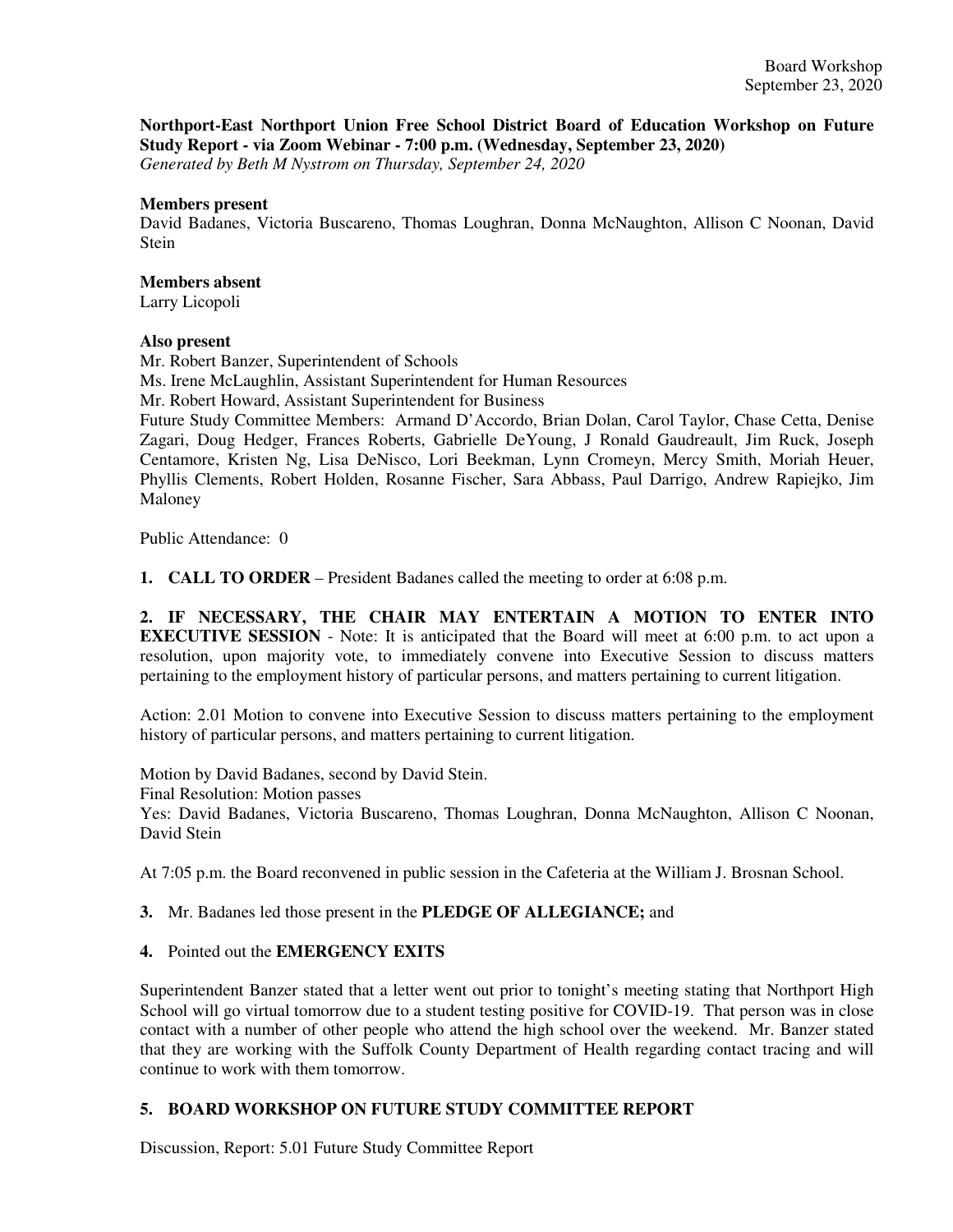Superintendent Banzer stated that the charge of the Future Study Committee was to answer the following question: *Pre-Kindergarten Through Grade Twelve Program Delivery Options Study: Are there options that might provide effective and cost-effective ways or patterns to organize how the PreK-12 program is implemented/delivered over the next three years?*

Mr. Banzer thanked the following committee members and reviewed the committee's methodologies: Amanda Beisler, Brian Dolan, Deborah Larsen, Dominic Varrialle, Gina Hagedorn, James Connor, John Pizzarelli, Kristen Ng, Lynn Cromeyn, Phyllis Clements, Rosanne Fischer, Andrew Rapiejko, Carol Taylor, Dana Boshnack, Eugenia Villa Cuesta, Irene McLaughlin, Jim Maloney, Joseph Centamore, Lauren Hale, Mercy Smith, Robert Ansell, Sara Abbass, Allison Beyersdorf, Chase Cetta, Denise Zagari, Frances Roberts, J Ronald Gaudreault, Jim Ruck, Joe Schramm, Lisa DeNisco, Moriah Heuer, Robert Dennis, Stephanie Cusack, Armand D'Accordo, Dan Drance, Doug Hedger, Gabrielle DeYoung, Jacqueline Kleinman, Jody Schlanger, Kathryn Sheridan, Lori Beekman, Paul Darrigo, Robert Holden, Nora Nolan

### Advisory Committee Timeline

The Advisory Committee collaborated as steering committee for the study as follows: Met on-site on November  $4<sup>th</sup>$ , December  $9<sup>th</sup>$ , January  $28<sup>th</sup>$  and February  $26<sup>th</sup>$ . Met digitally on-line on March  $18<sup>th</sup>$ . Starting on March 18th used a google doc 'blog' for the sharing of Advisory Committee analysis and suggestions with the consultant. Small group on-line discussion groups on June  $15<sup>th</sup>$ ,  $17<sup>th</sup>$  or  $18<sup>th</sup>$ . Reviewed three drafts of the study and two print drafts through July 9<sup>th</sup>. On July 15<sup>th</sup>, the Advisory Committee as a 'focus group' rank-ordered the scenario options of the study as to which might be best, as is or adapted, to serve the pupils of the school district. On July 28<sup>th</sup> scanned the Program Implementation Study a final time before submittal to the Board of Education and Superintendent.

#### Study Methodology & Overview

First, the study analyzes the use of space by the current program offerings in the six elementary schools, two middle schools, and one high school of the District. The principals provided detailed information about how the assets of each building are used in the 2019-20 school year to implement the grades K-12 program. The detailed space allocation data are benchmarked to the NY State Education Department's school building capacity guidelines as well as to the class size guidelines endorsed by the school district to deliver the program. The school buildings pupil capacity study data and findings are in the K-12 School Building Capacity Study published in January 2020. The pupil capacity study is posted on the School District website.

Second, the study estimates future enrollment trends of the District based on historical enrollment data, historical live data, and patterns of enrollment at each of the grade levels K-12. The enrollment projection calculations study data and findings are in the Enrollment Projection/Demographic Study published in January 2020 and is posted on the School District website.

Third, the senior administration and the building principals of the District were interviewed to learn as comprehensively as possible the short-range and long-range objectives of delivery of the program in the existing facilities. The meeting also provided insights to understand local conditions and points of view that could affect the viability of various suggestions and options to use the current facilities to the very maximum and meet program expectations for pupils. The interview meeting helped to further the understanding about the values and policies that guide the vision of the District and the long-range planning efforts of the District.

Fourth, a visit was made to each building hosted by each respective principal. The principals provided data about the scheduling patterns and use of instruction and instructional support staff resources that now exist in the schools to implement the program.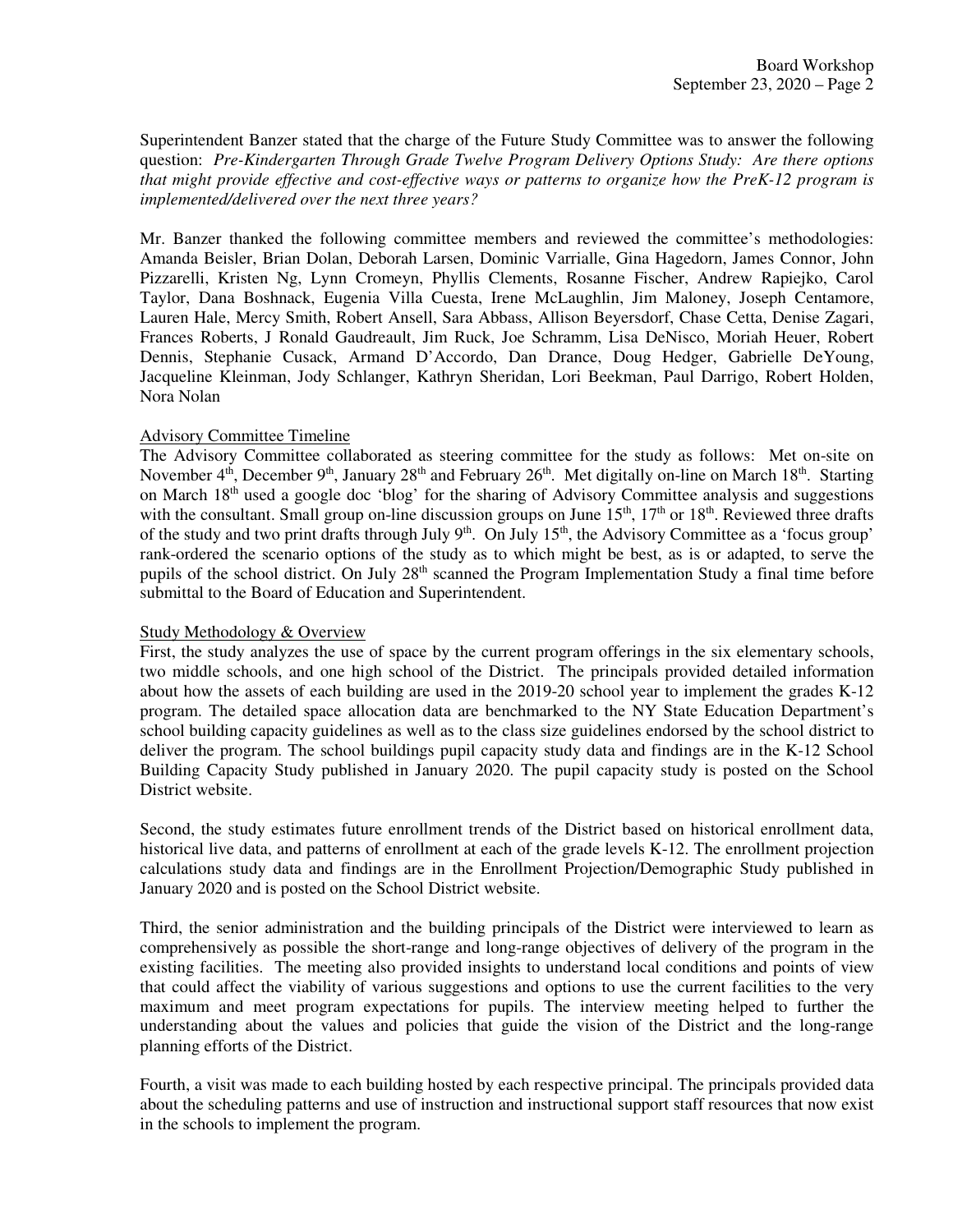Throughout the study development process, a Community Advisory Committee – "local people, local knowledge" – met with the consultant as a steering committee from November 2019 through May 2020 to review/discuss data, offer perspectives and insights, and ask clarifying questions.

Priority: Maintain the diversity and excellence of education programs delivered with the class size goals of the district and guided by the program vision. Options should address the role of neighborhood schools as practicable given the enrollment projections and the school district building resources available.

Influencing Factors: Tax levy affordability by local property taxpayers.

- Resolution of the outstanding LIPA tax certiorari case
- 'Bones of the Buildings'capital items to be addressed over the next five years.
- Likely 20% reduction in State Aid.
- Projected enrollment decline.
- Excess school building pupil capacity.
- Likely continued above inflation rate cost for retirement, health insurance, and utility costs.

### Scenario Options Format

- Program Delivery (pages 70-90) Rationale Estimated Pupil Capacity Results of Implementing Scenario – Scenario Opportunities & Challenges
- Financial (Pages 97-101) Estimated Annual Savings to the Expenditures of the School District Budget

#### Scenario Options

- Scenario Rationale Considerations
- Pupil Capacity
- Enrollment Projections
- Reduction in Expenditures due to staff or possible redeployment
- Reduce fixed expenditures
- Class size Equity (balance)
- Long-term capital expenditures "Cost Avoidance"
- No new construction needed to meet new capacity
- Eliminate Portable classrooms
- Teacher certifications
- Grade Level Configurations/Partner Schools/6<sup>th</sup> Grade Academy
- Socio-Economic Diversity

| <b>SCENARIO</b><br><b>OPTION</b> | <b>Dickinson</b><br>Elementary             | Fifth<br>Avenue<br>Elementary | Pulaski<br>Road<br>Elementary | <b>Norwood</b><br>Avenue<br>Elementary | Ocean<br>Avenue<br>Elementary | <b>Bellerose</b><br>Avenue<br>Elementary | Northport<br><b>Building</b> | East<br><b>Northport</b><br><b>Building</b> | High<br>School | <b>Estimated Annual Minimum</b><br><b>Reduced General Fund</b><br><b>Expenses</b><br>for Possible Program<br>Redeployment<br>and/or Tax Levy Reduction |
|----------------------------------|--------------------------------------------|-------------------------------|-------------------------------|----------------------------------------|-------------------------------|------------------------------------------|------------------------------|---------------------------------------------|----------------|--------------------------------------------------------------------------------------------------------------------------------------------------------|
| A                                | 'Mothball'<br>until rented/<br>sold/razed. | $K-4$                         | $K-4$                         | $K-4$                                  | $K-4$                         | 'Mothball'<br>$or$ *                     | $7 - 8$                      | $5-6$                                       | $9 - 12$       | -\$5,766,871 to -\$7,375,239                                                                                                                           |
| $\bf{B}$                         | 'Mothball'<br>until rented/<br>sold/razed. | $K-3$                         | $K-3$                         | $K-3$                                  | $K-3$                         | 'Mothball'<br>$or$ *                     | $6 - 7$                      | $4 - 5$                                     | $8-12$         | -\$5,936,053 to -\$7,616,927                                                                                                                           |
| $\mathbf C$                      | 'Mothball'<br>until rented/<br>sold/razed. | $K-3$                         | $K-3$                         | $K-3$                                  | $K-3$                         | 6                                        | $7 - 8$                      | $4 - 5$                                     | $9 - 12$       | -\$4,696,076 to -\$6,160,459                                                                                                                           |
| D                                | 'Mothball'<br>until rented/<br>sold/razed. | $K-2$                         | $3 - 4$                       | $K-2$                                  | $3 - 4$                       | 'Mothball'<br>$or$ <sup>*</sup>          | $7 - 8$                      | $5-6$                                       | $9-12$         | -\$5,936,053 to -\$7,606,927                                                                                                                           |
| $\mathbf E$                      | 'Mothball'<br>until rented/<br>sold/razed. | $K-1$                         | $2 - 3$                       | $K-1$                                  | $2 - 3$                       | 6                                        | $7 - 8$                      | $4 - 5$                                     | $9 - 12$       | -\$4,780,666 to -\$6,281,303                                                                                                                           |

Estimated Influence of Each Program Implementation Scenario Option Reflecting Enrollment Estimates for 2021-2022

\*Separate decision to 'mothball' Bellerose; or house the district offices and the Alternate Education Program now at Brosnan to enable the renting or sale of Brosnan.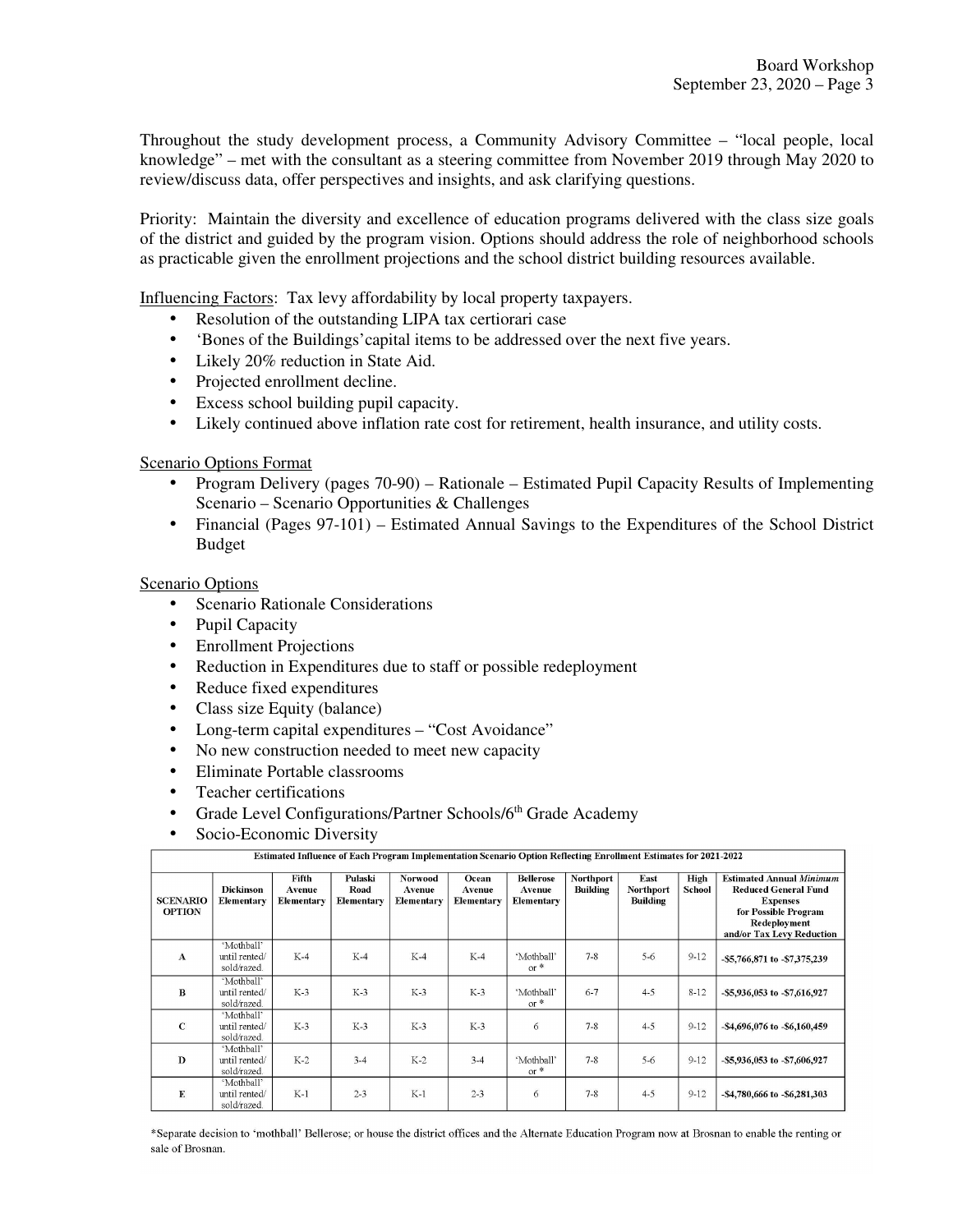Mr. Banzer noted that the Future Study Resources can be found on the District's website under "Future Study Updates"

Several committee members commented on the final report.

Mr. J. Ronald Gaudreault stated that it was an interesting and engaging process. The committee in various ways from the outset established the fact that they wanted a high quality education program in the district, wanted to attract highly competent teachers and retain them, with state of the art buildings and equipment. The committee worked hard at trying to establish the scenarios. The report contains other suggestions and opportunities for savings and efficiencies and areas of improvement.

Ms. Moriah Heuer stated that she appreciated that the committee was able to put forth the ideals of the community. Everyone had slightly different things that were important to them. She was personally surprised at the scenarios presented and stated that some of them are workable but she does think there are issues with each of them. A large amount of work was done by the committee before COVID hit and they did not have an opportunity to address how that might impact the future of education and the impact on virtual learning.

Mr. Armand D'Accordo stated that his understanding is that the five options were presented to the Board but the Board does not have to choose any of them and the Board could take other things into consideration. Mr. Seversky did a great job leading the committee and providing the level of detail in the report. Mr. D'Accordo requested that the Board keep the big picture in mind and there is an expectation that there will be savings, a cut in budget and not just a reduction in the tax levy.

Mr. Chase Cetta stated that the five scenarios are not concrete scenarios. On page 148 of the report the committee gave their own insight on each scenario. Even though one scenario might save the most money, it might not be best for the community. Mr. Cetta stated that his thinking was about his future, what he had in school and what it is going to be like in ten years.

Ms. Carol Taylor stated that it was a very meaningful experience being on the committee. One data point to look at is the report card showing that students graduate and that is a perfect indication of product satisfaction. Real estate has boomed because of COVID and it is possible that enrollment projections could be different.

Ms. Frances Roberts stated that there are a lot of numbers and figures, information and data and suggested that we shouldn't forget that we are talking about children. Those scenarios are jumping off points and doesn't think that any will say that they embrace them 100%. She would like to see kids identify with a building and take into consideration the transportation issues and ages of children that would be moving around.

Ms. Phyllis Clements stated that this is a tremendous transitional time in terms of LIPA and COVID. Some of the scenarios aren't taking into account that children need stability. In all the scenarios children are realigned. She would like all of this to be considered very carefully and what is in the best interest of the children.

Ms. Mercy Smith stated that the committee went into this with LIPA and COVID aside and looked at this as a challenge but as well as an opportunity. There were pages of information that needed to be digested in order to come up with possible solutions. The committee really put the students at the center. There is probably additional work to be done in refining and retuning in terms of COVID and the LIPA settlement. There is an opportunity to utilize technology and partnerships to deliver creative and innovative programming.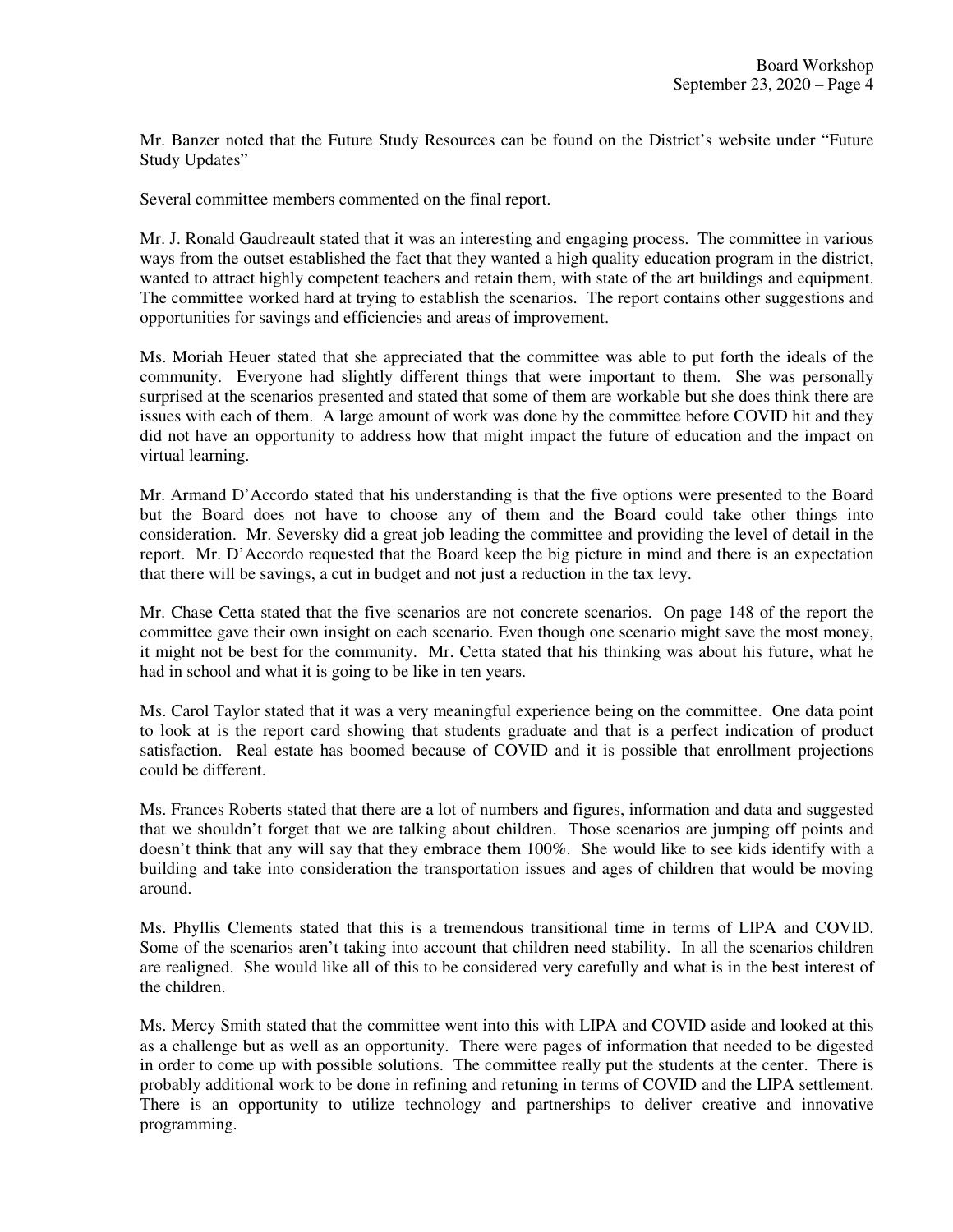Mr. D'Accordo stated that the projections for enrollment that Mr. Seversky built into the analysis were all at the highest end of the range, and he felt that any potential uptick in enrollment was adequately addressed. There was no concerns about cuts to programs.

Ms. Lisa DeNisco stated that she appreciated the fact that the way these plans were being rolled out that it was not going to effect just one building or group, it is across the entire district. It is looking at the community as a whole versus just targeting one section of the community and will bring children together at an earlier age. It takes away the stigma of what side of the tracks you live on.

Ms. Rosanne Fischer stated that the future study is very timely with the LIPA settlement and the decrease in enrollment. The approach to the process was to include the voice of the customer and community stakeholders. This was a formula for success and she appreciated them valuing her opinion.

Trustee Buscareno asked if the committee members were gravitating towards one scenario. She stated that having grades 8-12 in one building is a red flag to her.

Ms. Frances Robert stated that she agreed that  $8<sup>th</sup>$  graders should not be at the high school and her impression was that scenario A was the least upsetting.

Ms. Mercy Smith stated that an hour and a half bus ride is not a viable option and 8<sup>th</sup> graders are in a developmentally different place and should not be in the high school. The five scenarios are a starting point.

Mr. Paul Darrigo stated that this was an exercise in necessity and it was being done because the district is faced with some decision to make. It may mean some disruptions but a right balance will be struck. He preferred scenario A, did not like 8<sup>th</sup> graders in high school and would like to keep the community feel for the elementary schools.

Mr. Banzer stated that on page 148 of the report there are notes regarding the scenarios.

Mr. Jim Ruck stated that he has been in the community since the  $1<sup>st</sup>$  grade and that the world and community is changing. Getting people together, getting facts and details about the community and getting input is important to coming up with a positive solution. Something does have to happen and there is no perfect solution. Whatever outcome is decided it will based on the best interests of the students.

Ms. Sara Abbass stated she felt that scenario A was the best option but thinks that it is a starting place, not by any means the final decision. They do need to take into consideration the amount of people coming into the district and may need to revisit that and speak to realtors. There will be an opportunity to bring so much more to the students when there is equity. Having  $8<sup>th</sup>$  graders at the high school is not necessarily appropriate.

Ms. Lynn Cromeyn stated that out of all the option she did like scenario A. The guiding principal was to keep the programs that we have and she does think there is opportunities for change and those changes going forward may impact us positively.

Ms. Moriah Heuer stated she doesn't agree with the 8<sup>th</sup> graders at the high school but does feel that option A is closest to what we are used to. It might be worthwhile to contact other districts who have that model to find out what the pros and cons are. A  $6<sup>th</sup>$  grade academy might be good but there is nothing to draw from. One big negative was that work would have to be done to Bellerose to allow for specials and parents would lose the option to go to one or the other middle school.

There was a discussion regarding moving administration and Port Academy to the high school, if the elementary schools could remain K-5 after closing two schools, the timing and how the options would roll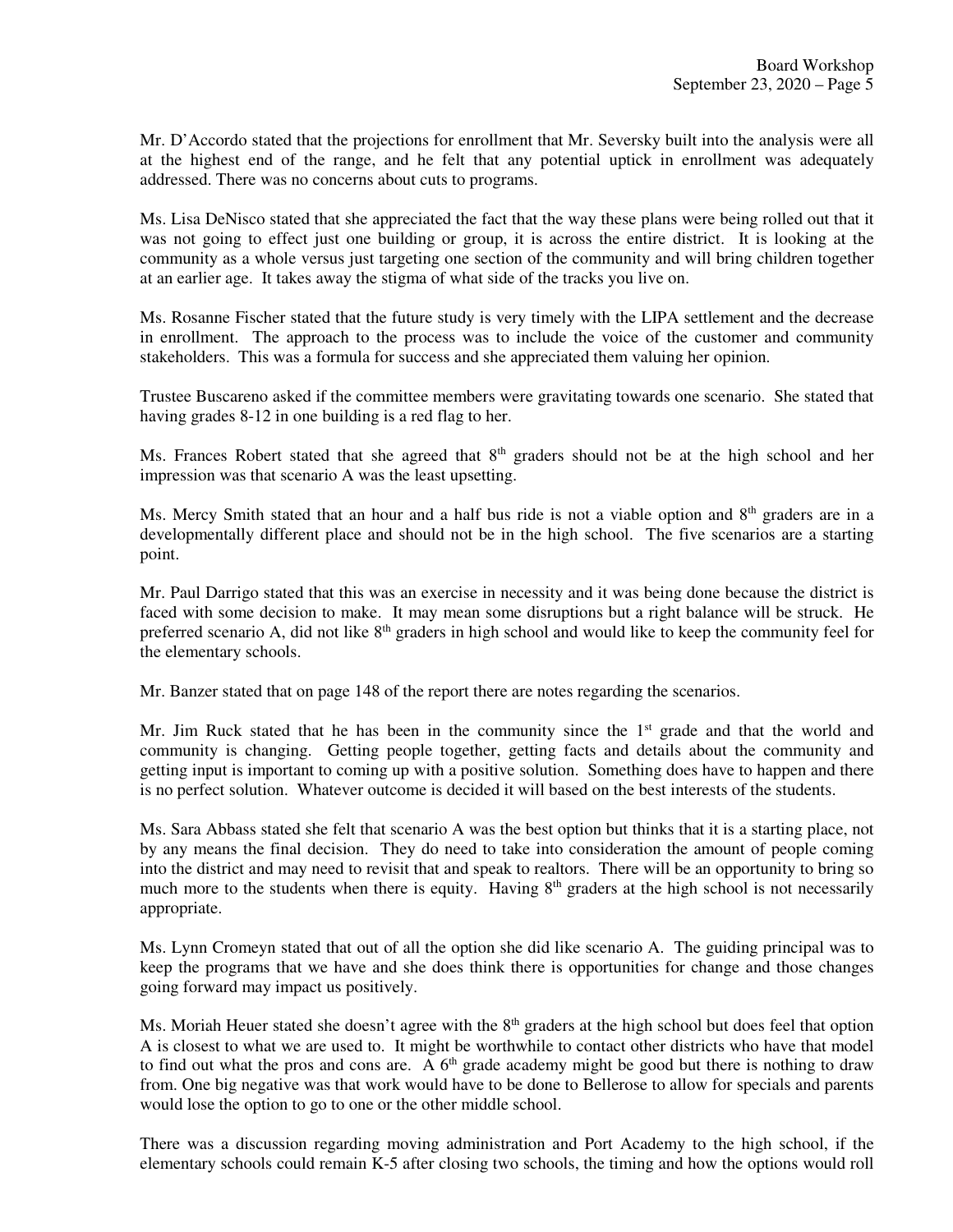out, State Aid implications of closing schools, bond work at schools and impact of building aide, benefit of grouping grade levels together, geographical boundaries of new zoning, estimated reductions to general fund, why Dickinson and Bellerose were chosen to close, and what the numbers would look like if only one elementary school was closed.

President Badanes stated that the Board thanks the committee for their time spent on this committee and for giving back to the community. Mr. Badanes stated that there will be future public meetings to obtain additional input from the community.

## **6. SUPERINTENDENT'S REPORT, GENERAL - FOR BOARD ACTION**

Action: 6.01 Personal Actions Report

Recommendation to approve the attached Personnel Actions Report

Motion by Thomas Loughran, second by Victoria Buscareno. Yes: David Badanes, Victoria Buscareno, Thomas Loughran, Donna McNaughton, Allison C Noonan, David Stein

President Badanes announced the retirements of Hope Haber, Teacher Aide, and Joanne Leschen, Teacher Aide.

### **7. SUPERINTENDENT'S REPORT, FINANCIAL - FOR BOARD ACTION**

Action: 7.01 Appropriate Reserves, Confirm Budget and Set Tax Levy for 2020-2021 Recommendation to approve the following resolution to Appropriate Reserves, Confirm Budget and Set Tax Levy for 2020-2021:

 "RESOLVED that, pursuant to voter approval on June 9, 2020 of Proposition No. 1, the 2020-2021 Budget Appropriations shall be,

| Proposition 1 Annual School District Budget | \$172,752,759 |
|---------------------------------------------|---------------|
| <b>Total Budget Appropriation</b>           | \$172,752,759 |

 RESOLVED that, pursuant to Section 1318, Subdivision 1, of the Real Property Tax Law, the District shall retain \$6,910,110 of its 2020-2021 total unassigned fund balance, said amount being 4.00% of the voter approved budget and shall apply to the 2020-2021 tax levy the sum of \$4,391,473, the remainder of the 2020-2021 total unassigned fund balance.

 RESOLVED that, pursuant to Subdivision 12 of Section 1604 of the Education Law, the estimated receipts, including the application of the remaining unassigned fund balance as determined above and the required levy of taxes for school district purposes, be established as follows:

Non Tax Revenue \$ 23,035,117 Tax Levy (includes estimated STAR reimbursement of \$7,500,000) \$149,717,642

 RESOLVED that, pursuant to 259 and Subdivision 5(a), Section 1804 of the Education Law, the following additional tax levy also be established:

For the School District Library as requested by the Library Trustees \$ 10,151,300

 RESOLVED that, pursuant to Section 8 of the Suffolk County Tax Act and based upon the assessed valuation which has been certified to the District by the Town Assessor, the following computed tax rate